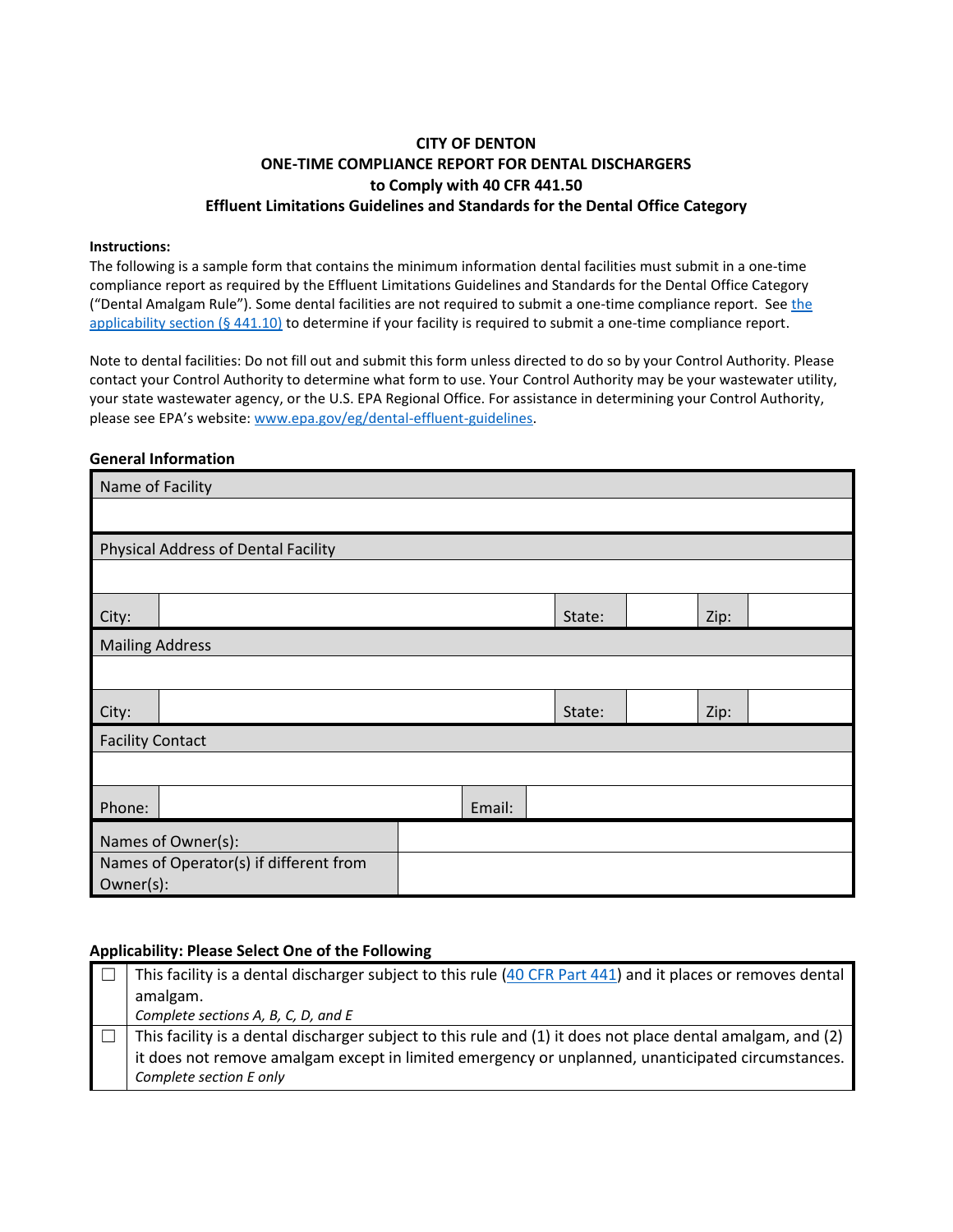### **(A***lso, select if applicable***) Transfer of Ownership** (§ [441.50\(a\)\(4\)](https://www.federalregister.gov/d/2017-12338/p-321)**)**

 $\Box$  This facility is a dental discharger subject to this rule [\(40 CFR Part 441\)](https://www.ecfr.gov/cgi-bin/text-idx?SID=c7d79f042ec05143ccc83e8a8d216342&mc=true&node=pt40.32.441&rgn=div5), and it has previously submitted a one-time compliance report. This facility is submitting a new One Time Compliance Report because of a transfer of ownership as required by  $\S$  [441.50\(a\)\(4\).](https://www.federalregister.gov/d/2017-12338/p-321)

# **Section A**

### **Description of Facility**

| Total number of chairs:                                                                                                                      |                                                                                                     |  |  |  |  |
|----------------------------------------------------------------------------------------------------------------------------------------------|-----------------------------------------------------------------------------------------------------|--|--|--|--|
| Total number of chairs at which amalgam may be present in the resulting<br>wastewater (i.e., chairs where amalgam may be placed or removed): |                                                                                                     |  |  |  |  |
|                                                                                                                                              | Description of any amalgam separator(s) or equivalent device(s) currently operated:                 |  |  |  |  |
|                                                                                                                                              |                                                                                                     |  |  |  |  |
| <b>YES</b><br>NO.                                                                                                                            | The facility discharged amalgam process wastewater prior to July 14th, 2017 under any<br>ownership. |  |  |  |  |

#### **Section B**

#### **Description of Amalgam Separator or Equivalent Device**

|             | Chairs:<br>The dental facility has installed one or more ISO 11143 (or ANSI/ADA 108-2009) compliant<br>amalgam separators (or equivalent devices) that captures all amalgam containing waste at<br>the following number of chairs at which amalgam placement or removal may occur:                    |              |                             |  |  |
|-------------|-------------------------------------------------------------------------------------------------------------------------------------------------------------------------------------------------------------------------------------------------------------------------------------------------------|--------------|-----------------------------|--|--|
|             | The dental facility installed prior to June 14, 2017 one or more existing amalgam separators<br>Chairs:<br>that do not meet the requirements of $\frac{6}{9}$ 441.30(a)(1)(i) and (ii) at the following number of                                                                                     |              |                             |  |  |
|             | chairs at which amalgam placement or removal may occur:                                                                                                                                                                                                                                               |              |                             |  |  |
|             | I understand that such separators must be replaced with one or more amalgam separators (or<br>equivalent devices) that meet the requirements of $\frac{6}{9}$ 441.30(a)(1) or $\frac{6}{9}$ 441.30(a)(2), after their useful<br>life has ended, and no later than June 14, 2027, whichever is sooner. |              |                             |  |  |
| <b>Make</b> |                                                                                                                                                                                                                                                                                                       |              | <b>Year of installation</b> |  |  |
|             |                                                                                                                                                                                                                                                                                                       | <b>Model</b> |                             |  |  |
|             |                                                                                                                                                                                                                                                                                                       |              |                             |  |  |
|             |                                                                                                                                                                                                                                                                                                       |              |                             |  |  |
|             |                                                                                                                                                                                                                                                                                                       |              |                             |  |  |
|             |                                                                                                                                                                                                                                                                                                       |              |                             |  |  |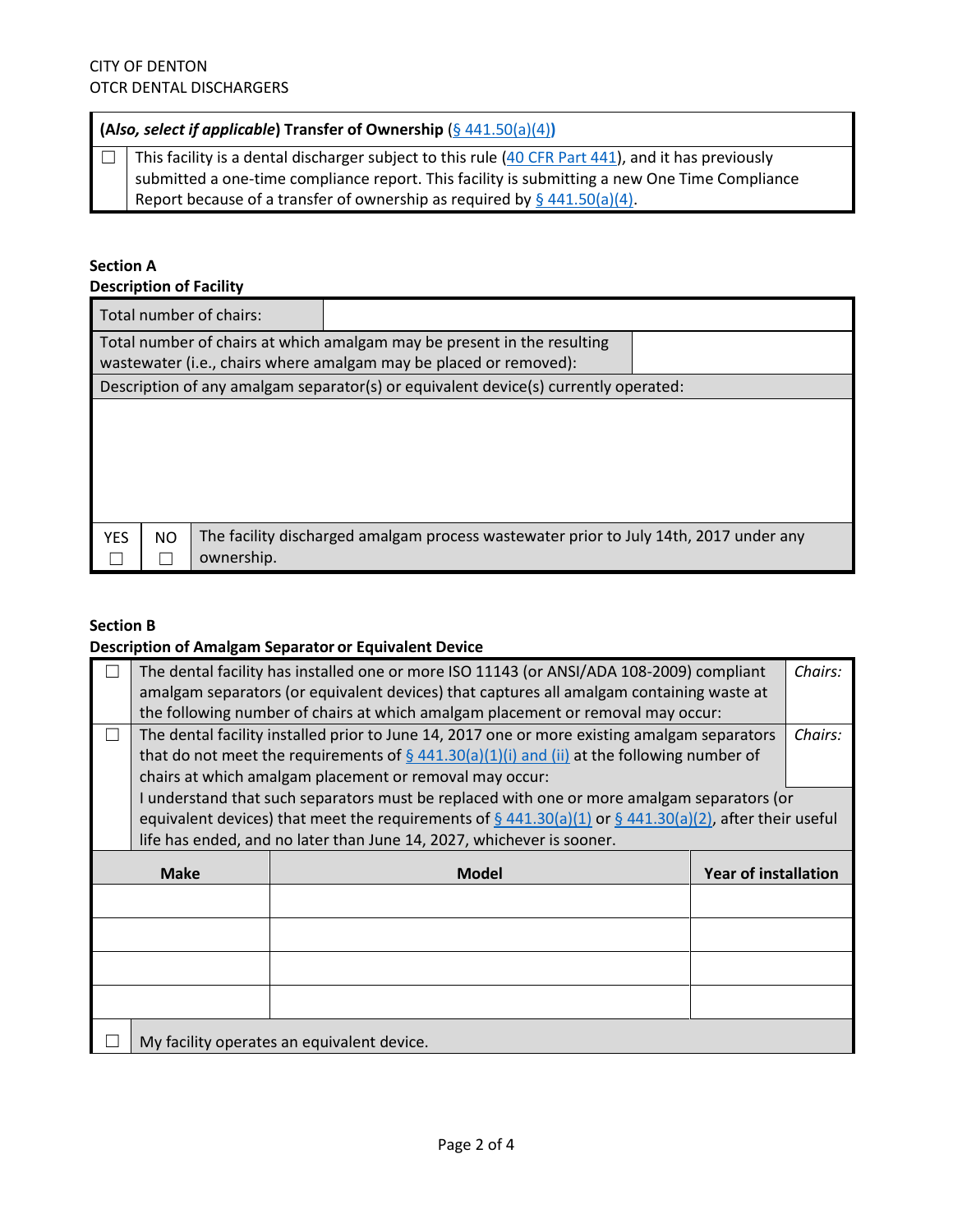### CITY OF DENTON OTCR DENTAL DISCHARGERS

| <b>Make</b> | <b>Model</b> | Year of<br>installation | Average removal<br>efficiency of<br>equivalent device,<br>as determined per $\frac{6}{2}$<br>441.30(a)(2)i-iii. |
|-------------|--------------|-------------------------|-----------------------------------------------------------------------------------------------------------------|
|             |              |                         |                                                                                                                 |
|             |              |                         |                                                                                                                 |
|             |              |                         |                                                                                                                 |
|             |              |                         |                                                                                                                 |

#### **Section C**

## **Design, Operation and Maintenance of Amalgam Separator/Equivalent Device**

| <b>YES</b>                                                                                                                                                       | I certify that the amalgam separator (or equivalent device) is designed and will be<br>operated and maintained to meet the requirements in $\S$ 441.30 or $\S$ 441.40. |  |  |  |
|------------------------------------------------------------------------------------------------------------------------------------------------------------------|------------------------------------------------------------------------------------------------------------------------------------------------------------------------|--|--|--|
| A third-party service provider is under contract with this facility to ensure proper operation and<br>maintenance in accordance with $\S$ 441.30 or $\S$ 441.40. |                                                                                                                                                                        |  |  |  |
| <b>YES</b>                                                                                                                                                       | Name of third-party service<br>provider (e.g. Company<br>Name) that maintains the<br>amalgam separator or<br>equivalent device (if<br>applicable):                     |  |  |  |
| NO.                                                                                                                                                              | If none, provide a description of the practices employed by the facility to ensure<br>proper operation and maintenance in accordance with $\S$ 441.30 or $\S$ 441.40.  |  |  |  |
| Describe practices:                                                                                                                                              |                                                                                                                                                                        |  |  |  |

### **Section D**

## **Best Management Practices (BMP) Certifications**

 $\Box$  The above named dental discharger is implementing the following BMPs as specified in § [441.30\(b\)](https://www.federalregister.gov/d/2017-12338/p-299) or [§ 441.40](https://www.federalregister.gov/d/2017-12338/p-309) and will continue to do so.